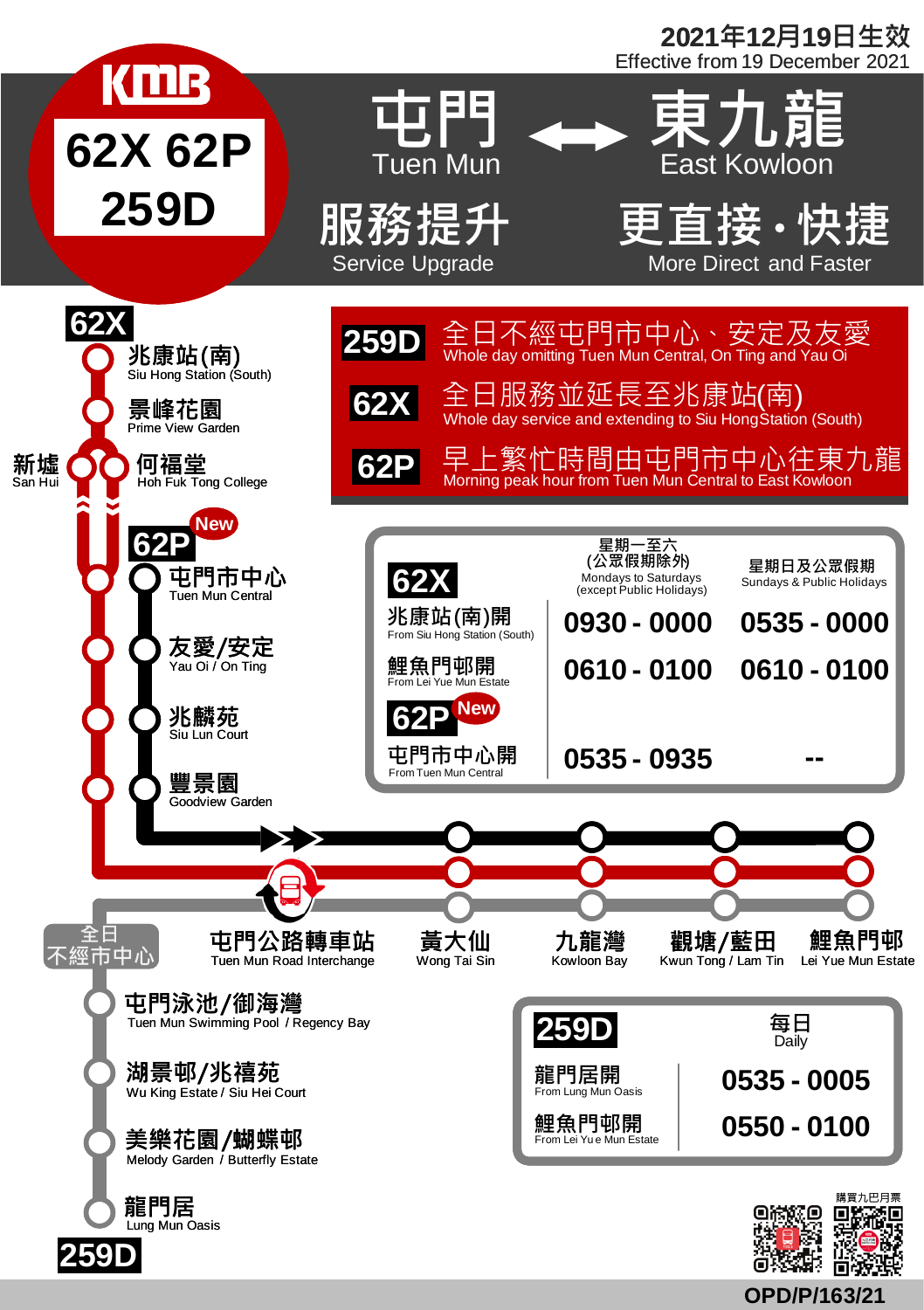## 在鯉魚門邨 (22) 年兆康站(南) To Lei Yue Mun Estate To Lei Yue Mun Estate To Lei Yue Mun Estate To Siu Hong Station (South)

| 路線表Bus Stop List    |                      |                                         |                        |            |  |                      |                                    |        |  |
|---------------------|----------------------|-----------------------------------------|------------------------|------------|--|----------------------|------------------------------------|--------|--|
| 巴士站Bus Stop         |                      |                                         | 車費 Fare<br>巴士站Bus Stop |            |  |                      | 車費 Fare                            |        |  |
| R                   | 兆康站(南)               | Siu Hong Station (South)                |                        |            |  | 鯉魚門邨巴士總站             | Lei Yue Mun Estate Bus<br>Terminus |        |  |
|                     | 景峰花園                 | Prime View Garden                       |                        |            |  | 嘉榮街                  | <b>Ka Wing Street</b>              |        |  |
|                     | 新圍仔                  | San Wai Tsai                            |                        |            |  | 油塘巴士總站               | Yau Tong Bus Terminus              |        |  |
|                     | 何福堂書院                | <b>Hoh Fuk Tong College</b>             |                        |            |  | 鯉魚門廣場                | Lei Yue Mun Plaza                  |        |  |
|                     | 屯門市中心總站              | <b>Tuen Mun Central Bus</b><br>Terminus | \$17.4                 |            |  | 油塘邨                  | Yau Tong Estate                    |        |  |
|                     | 安定邨                  | On Ting Estate                          |                        |            |  | 聖安當女書院               | St. Antonius Girls' College        |        |  |
|                     | 兆麟苑                  | Siu Lun Court                           |                        |            |  | 藍田站                  | Lam Tin Station                    |        |  |
|                     | 豐景園                  | Goodview Garden                         |                        |            |  | 觀塘法院                 | Kwun Tong Law Courts               |        |  |
|                     | 屯門公路轉車站 <del>©</del> | Tuen Mun Road Interchange               |                        |            |  | 觀塘駿業里                | Tsun Yip Lane Kwun Tong            |        |  |
| ۷n<br>$\frac{2}{2}$ | 畢架山花園                | <b>Beacon Heights</b>                   |                        |            |  | 牛頭角站                 | Ngau Tau Kok Station               |        |  |
|                     | 豐力樓                  | <b>Phoenix House</b>                    |                        | <b>XC3</b> |  | 觀塘定富街                | Ting Fu Street Kwun Tong           | \$17.4 |  |
|                     | 龍翔官立中學               | Lung Cheung Govt. Secondary<br>School   |                        |            |  | 牛頭角下邨                | Lower Ngau Tau Kok Estate          |        |  |
|                     | 黃大仙站                 | Wong Tai Sin Station                    |                        |            |  | 九龍灣站                 | Kowloon Bay Station                |        |  |
|                     | 沙田坳道                 | Sha Tin Pass Road                       |                        |            |  | 啟泰苑                  | Kai Tai Court                      |        |  |
|                     | 新蒲崗四美街               | Sze Mei Street San Po Kong              | \$6.8                  |            |  | 丹鳳樓                  | Tan Fung House                     |        |  |
|                     | 碧海樓                  | Pik Hoi House                           |                        |            |  | 鑽石山站                 | <b>Diamond Hill Station</b>        |        |  |
|                     | 啟業邨                  | Kai Yip Estate                          |                        |            |  | 沙田坳道                 | Sha Tin Pass Road                  |        |  |
|                     | 九龍灣站                 | Kowloon Bay Station                     |                        |            |  | 摩士公園泳池               | Morse Park Swimming Pool           |        |  |
|                     | 牛頭角下邨                | Lower Ngau Tau Kok Estate               |                        |            |  | 永光書院                 | <b>Wing Kwong College</b>          |        |  |
|                     | 觀塘道休憩處               | Kwun Tong Road Sitting - Out<br>Area    |                        |            |  | 豐力樓                  | <b>Phoenix House</b>               |        |  |
|                     | 觀塘市中心                | Kwun Tong Town Centre                   |                        |            |  | 畢架山花園                | Beacon Heights                     |        |  |
|                     | 觀塘游泳池                | Kwun Tong Swimming Pool                 |                        |            |  | 屯門公路轉車站 <del>@</del> | Tuen Mun Road Interchange          | \$8.9  |  |
|                     | 藍田站                  | Lam Tin Station                         |                        |            |  | 豐景園                  | Goodview Garden                    |        |  |
|                     | 聖安當女書院               | St. Antonius Girls' College             | \$6.2                  |            |  | 翠寧花園                 | Tsui Ning Garden                   |        |  |
|                     | 油塘邨                  | Yau Tong Estate                         |                        |            |  | 友愛邨                  | Yau Oi Estate                      |        |  |
|                     | 鯉魚門邨巴士總站             | Lei Yue Mun Estate Bus<br>Terminus      |                        |            |  | 屯門公園                 | Tuen Mun Park                      |        |  |
|                     |                      |                                         |                        |            |  | 屯門站                  | <b>Tuen Mun Station</b>            | \$4.6  |  |
|                     |                      |                                         |                        |            |  | V Citv. 1<br>二政街     | V City, Yan Ching Street           |        |  |
|                     |                      |                                         |                        |            |  | 景峰花園                 | Prime View Garden                  |        |  |

**62X 62P**

| A<br>時間表 Timetable                       |                                                                |                                         |  |  |
|------------------------------------------|----------------------------------------------------------------|-----------------------------------------|--|--|
|                                          | 星期一至六(公眾假期除外)<br>Mondays to Saturdays (except Public Holidays) | 星期日及公眾假期<br>Sundays and Public Holidays |  |  |
| 62P                                      | 時段 Period                                                      | 時段 Period                               |  |  |
| 屯門市中心開<br>From Tuen Mun Central          | 0535 - 0935                                                    | <b>The Contract of Service</b>          |  |  |
| <b>62X</b>                               |                                                                |                                         |  |  |
| 兆康站(南)開<br>From Siu Hong Station (South) | 0930 - 0000                                                    | $0535 - 0000$                           |  |  |
| 鯉魚門邨開<br>From Lei Yue Mun Estate         | 0610 - 0100                                                    | 0610 - 0100                             |  |  |

屯門醫院(鳳地站) Tuen Mun Hospital (Fung Tei Station)

兆康站(南) Siu Hong Station (South)